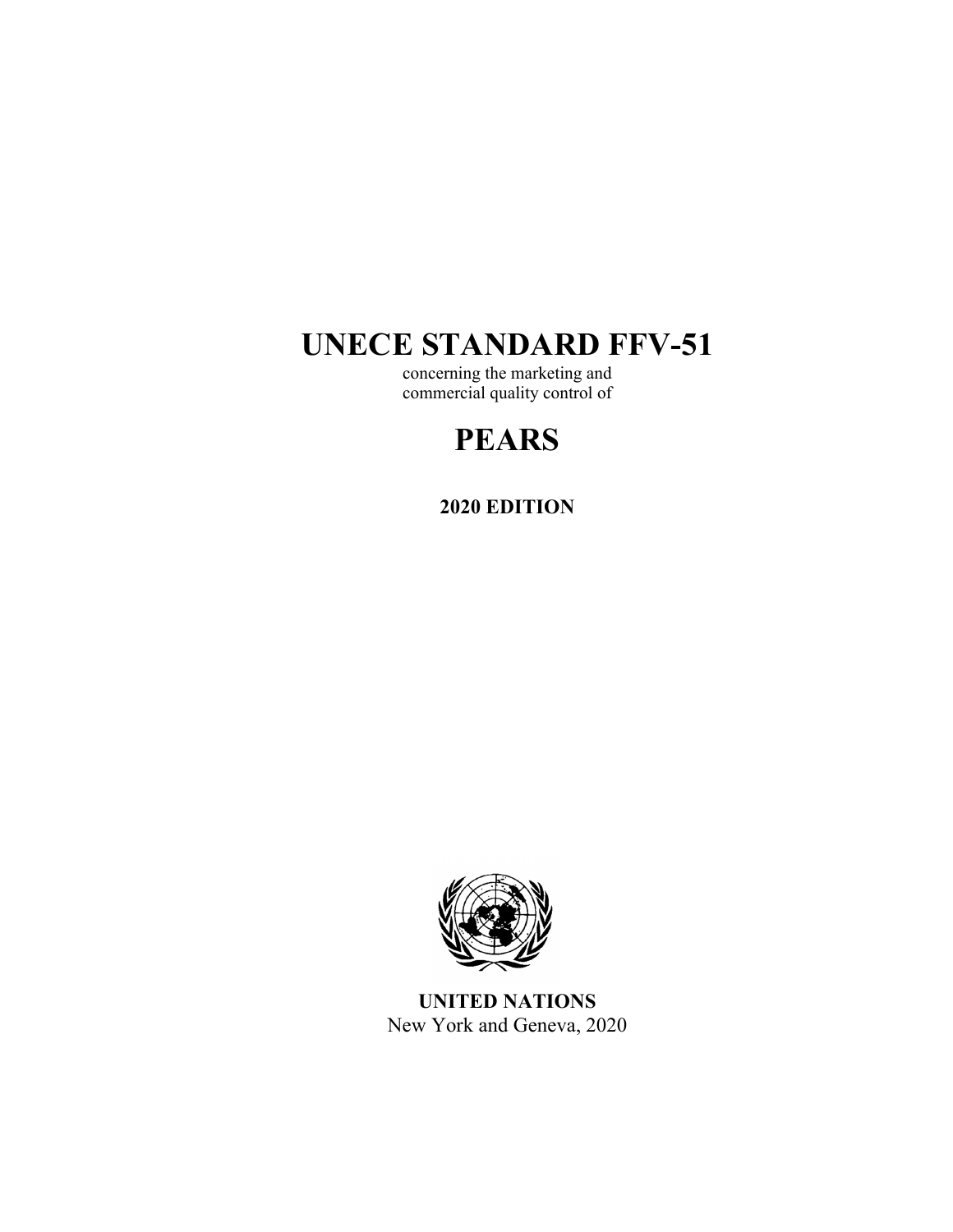#### **NOTE**

#### **Working Party on Agricultural Quality Standards**

The commercial quality standards developed by the Working Party on Agricultural Quality Standards of the United Nations Economic Commission for Europe (UNECE) help facilitate international trade, encourage highquality production, improve profitability and protect consumer interests. UNECE standards are used by governments, producers, traders, importers and exporters, and other international organizations. They cover a wide range of agricultural products, including fresh fruit and vegetables, dry and dried produce, seed potatoes, meat, cut flowers, eggs and egg products.

Any member of the United Nations can participate, on an equal footing, in the activities of the Working Party. For more information on agricultural standards, please visit our website  $\langle$ www.unece.org/trade/agr>.

The present Standard for Pears is based on document ECE/CTCS/WP.7/2017/22, reviewed and adopted by the Working Party at its seventy-third session and editorial changes adopted during an inter-sessional approval procedure in February 2018, and document ECE/CTCS/WP.7/2020/8, reviewed and adopted by the Working Party in 2020 (inter-sessional approval procedure).

Aligned with the Standard Layout (2017)

The designations employed and the presentation of the material in this publication do not imply the expression of any opinion whatsoever on the part of the United Nations Secretariat concerning the legal status of any country, territory, city or area or of its authorities, or concerning the delimitation of its frontiers or boundaries. Mention of company names or commercial products does not imply endorsement by the United Nations.

All material may be freely quoted or reprinted, but acknowledgement is requested.

Please contact the following address with any comments or enquiries:

Agricultural Standards Unit Economic Cooperation and Trade Division United Nations Economic Commission for Europe Palais des Nations CH-1211 Geneva 10, Switzerland E-mail: agristandards@unece.org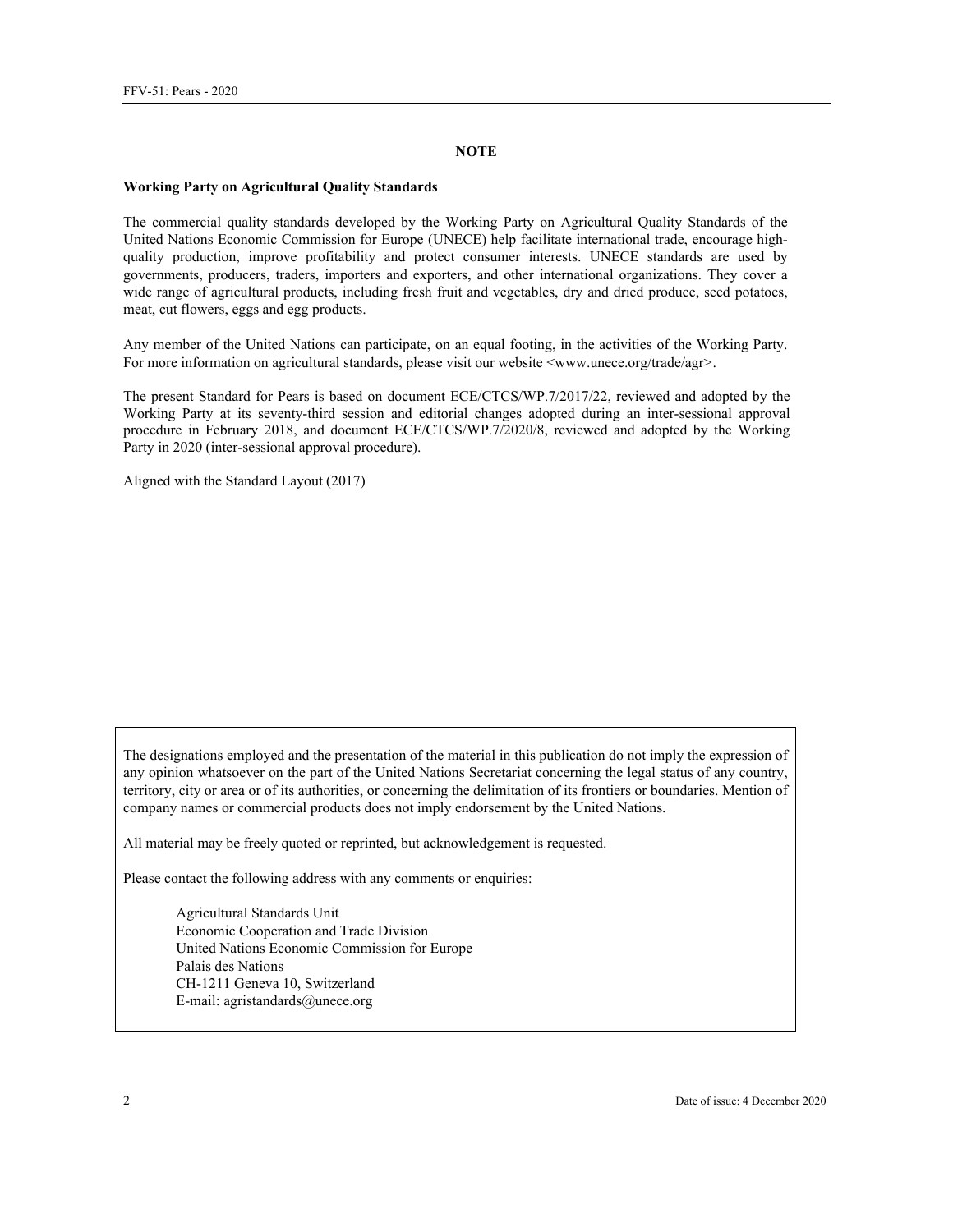## **UNECE Standard FFV-51 concerning the marketing and commercial quality control of Pears**

## **I. Definition of produce**

This standard applies to pears of varieties (cultivars) grown from *Pyrus communis* L. to be supplied fresh to the consumer, pears for industrial processing being excluded.

## **II. Provisions concerning quality**

The purpose of the standard is to define the quality requirements for pears after preparation and packaging.

However, if applied at stages following export, products may show in relation to the requirements of the standard:

- a slight lack of freshness and turgidity;
- for products graded in classes other than the "Extra" Class, a slight deterioration due to their development and their tendency to perish.

The holder/seller of products may not display such products or offer them for sale, or deliver or market them in any manner other than in conformity with this standard. The holder/seller shall be responsible for observing such conformity.

#### **A. Minimum requirements**

In all classes, subject to the special provisions for each class and the tolerances allowed, the pears must be:

- intact;
- sound; produce affected by rotting or deterioration such as to make it unfit for consumption is excluded;
- clean, practically free of any visible foreign matter;
- practically free from pests;
- free from damage caused by pests affecting the flesh;
- free of abnormal external moisture;
- free of any foreign smell and/or taste.

The development and condition of the pears must be such as to enable them:

- to withstand transportation and handling;
- to arrive in satisfactory condition at the place of destination.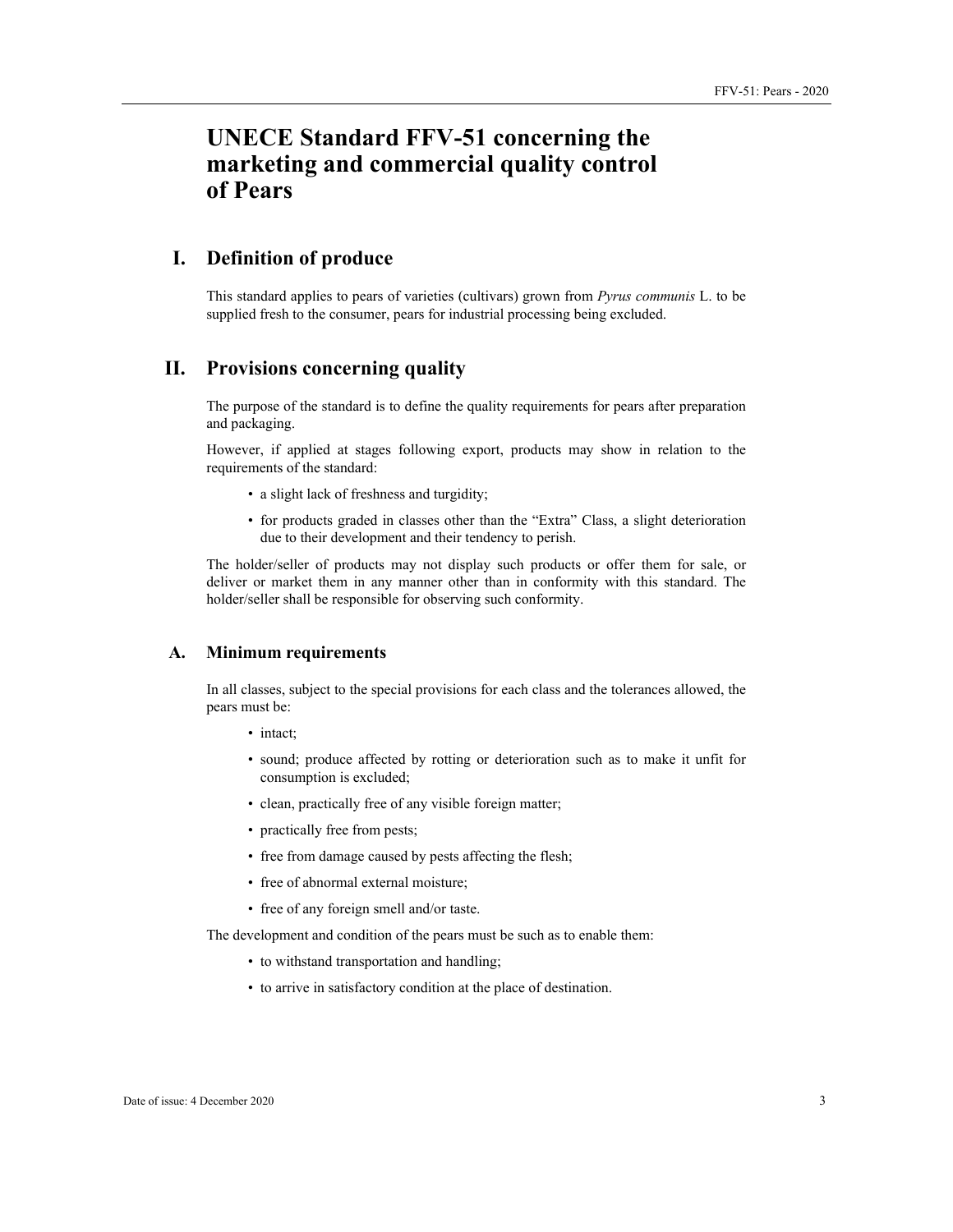#### **B. Maturity requirements**

The development and state of maturity of the pears must be such as to enable them to continue their ripening process and to reach a satisfactory degree of ripeness.

#### **C. Classification**

Pears are classified in three classes, as defined below:

#### **(i) "Extra" Class**

Pears in this class must be of superior quality. They must be characteristic of the variety.

The flesh must be perfectly sound, and the skin free from rough russeting.

They must be free from defects with the exception of very slight superficial defects provided these do not affect the general appearance of the produce, the quality, the keeping quality and presentation in the package.

The stalk must be intact.

Pears must not be gritty.

#### **(ii) Class I**

Pears in this class must be of good quality. They must be characteristic of the variety.

The flesh must be perfectly sound.

The following slight defects, however, may be allowed, provided these do not affect the general appearance of the produce, the quality, the keeping quality and presentation in the package:

- a slight defect in shape;
- a slight defect in development;
- slight defects in colouring;
- very slight rough russeting;
- slight skin defects, which must not extend over more than:
	- 2 cm in length for defects of elongated shape,
	- $\cdot$  1 cm<sup>2</sup> of total surface area for other defects, with the exception of scab *(Venturia pirina* and *V. inaequalis)*, which must not extend over more than 0.25 cm2 cumulative in area*,*
- slight bruising not exceeding 1 cm<sup>2</sup> in area.

The stalk may be slightly damaged.

Pears must not be gritty.

#### **(iii) Class II**

This class includes pears that do not qualify for inclusion in the higher classes but satisfy the minimum requirements specified above.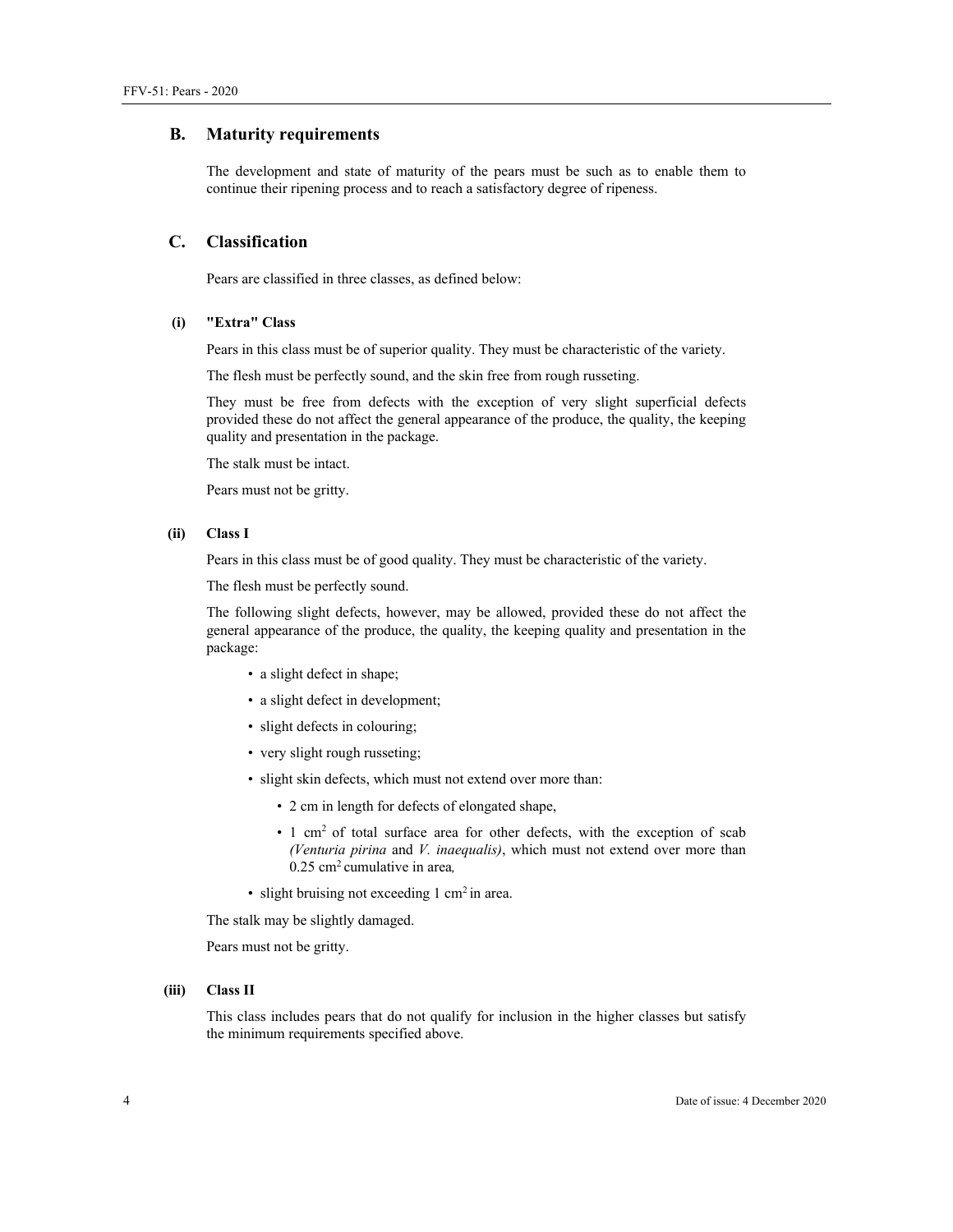The flesh must be free from major defects.

The following defects may be allowed, provided the pears retain their essential characteristics as regards the quality, the keeping quality and presentation:

- defects in shape;
- defects in development;
- defects in colouring;
- slight rough russeting;
- skin defects, which must not extend over more than:
	- 4 cm in length for defects of elongated shape;
	- 2.5 cm<sup>2</sup> of total surface area for other defects, with the exception of scab *(Venturia pirina* and *V. inaequalis)*, which must not extend over more than 1 cm2 cumulative in area*;*
- slight bruising not exceeding  $2 \text{ cm}^2$  in area.

## **III. Provisions concerning sizing**

Size is determined by the maximum diameter of the equatorial section or by weight.

The minimum size<sup>1</sup> shall be:

(a) For fruit sized by diameter:

|                         | "Extra" Class   | Class I         | Class II        |
|-------------------------|-----------------|-----------------|-----------------|
| Large-fruited varieties | $60 \text{ mm}$ | 55 mm           | 55 mm           |
| Other varieties         | 55 mm           | $50 \text{ mm}$ | $45 \text{ mm}$ |

#### (b) For fruit sized by weight:

|                         | "Extra" Class | Class I | Class II |
|-------------------------|---------------|---------|----------|
| Large-fruited varieties | 130 g         | 110 g   | 110g     |
| Other varieties         | 110g          | 100 g   | 75 g     |

Summer pears included in the annex to this standard do not have to respect the minimum size.

To ensure uniformity in size, the range in size between produce in the same package shall not exceed:

(a) For fruit sized by diameter:

 $\overline{a}$ 

<sup>&</sup>lt;sup>1</sup> A non-exhaustive list of large-fruited and summer pear varieties is included in the annex to this standard.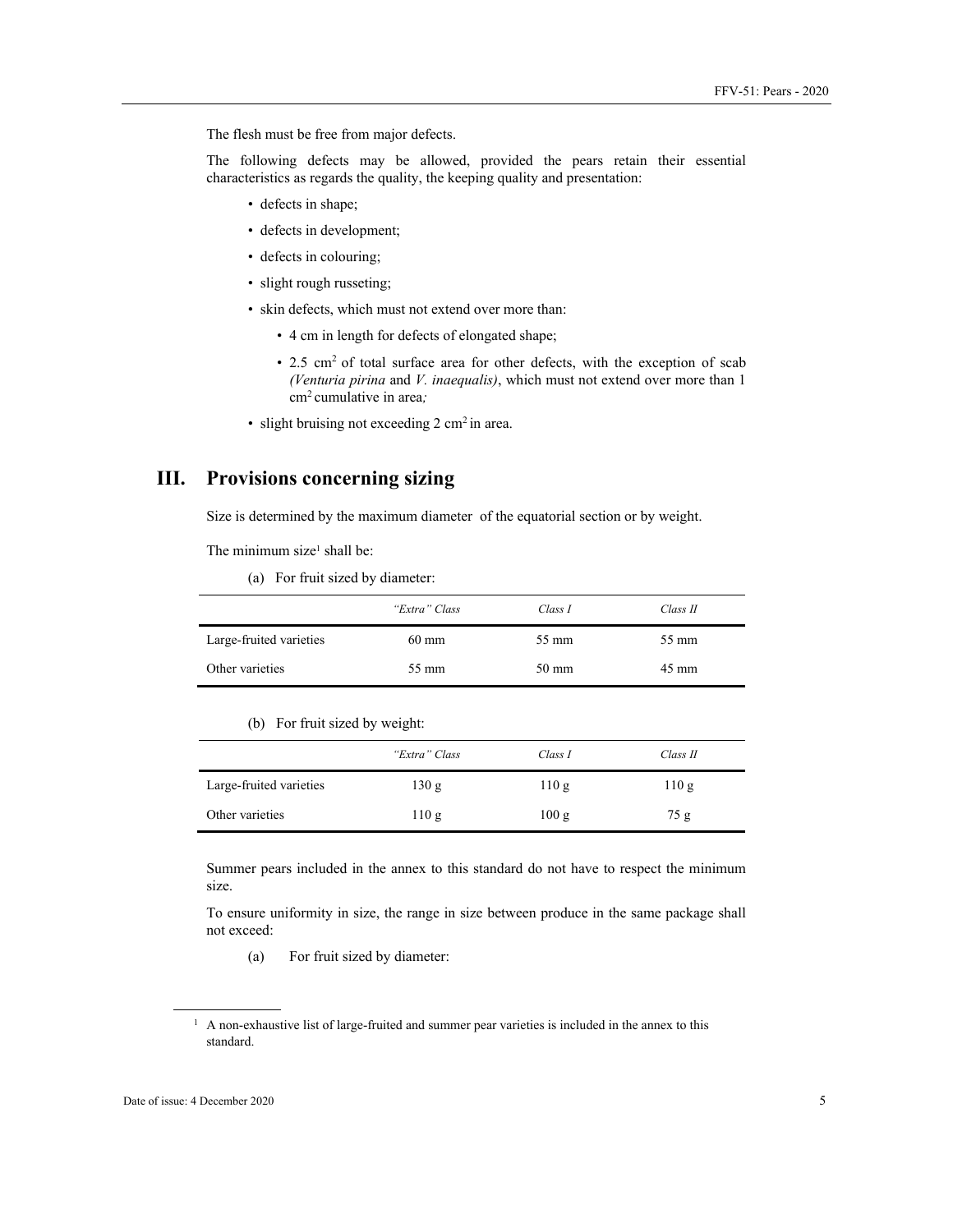- 5 mm for "Extra" Class fruit and for Class I and II fruit packed in rows and layers;
- 10 mm for Class I fruit packed in sales packages or loose in the package.
- (b) For fruit sized by weight:
	- for "Extra" Class and Class I and II fruit packed in rows and layers:

| Range (g)   | Weight difference (g) |
|-------------|-----------------------|
| $75 - 100$  | 15                    |
| $100 - 200$ | 35                    |
| $200 - 250$ | 50                    |
| > 250       | 80                    |

• for Class I fruit packed in sales packages or loose in the package:

| Range (g)   | Weight difference (g) |
|-------------|-----------------------|
| $100 - 200$ | 50                    |
| > 200       | 100                   |

There is no sizing uniformity limit for Class II fruit packed in sales packages or loose in the package.

## **IV. Provisions concerning tolerances**

At all marketing stages, tolerances in respect of quality and size shall be allowed in each lot for produce not satisfying the requirements of the class indicated.

### **A. Quality tolerances**

#### **(i) "Extra" Class**

A total tolerance of 5 per cent, by number or weight, of pears not satisfying the requirements of the class but meeting those of Class I is allowed. Within this tolerance not more than 0.5 per cent in total may consist of produce satisfying the requirements of Class II quality.

#### **(ii) Class I**

A total tolerance of 10 per cent, by number or weight, of pears not satisfying the requirements of the class but meeting those of Class II is allowed. Within this tolerance not more than 1 per cent in total may consist of produce satisfying neither the requirements of Class II quality nor the minimum requirements, or of produce affected by decay.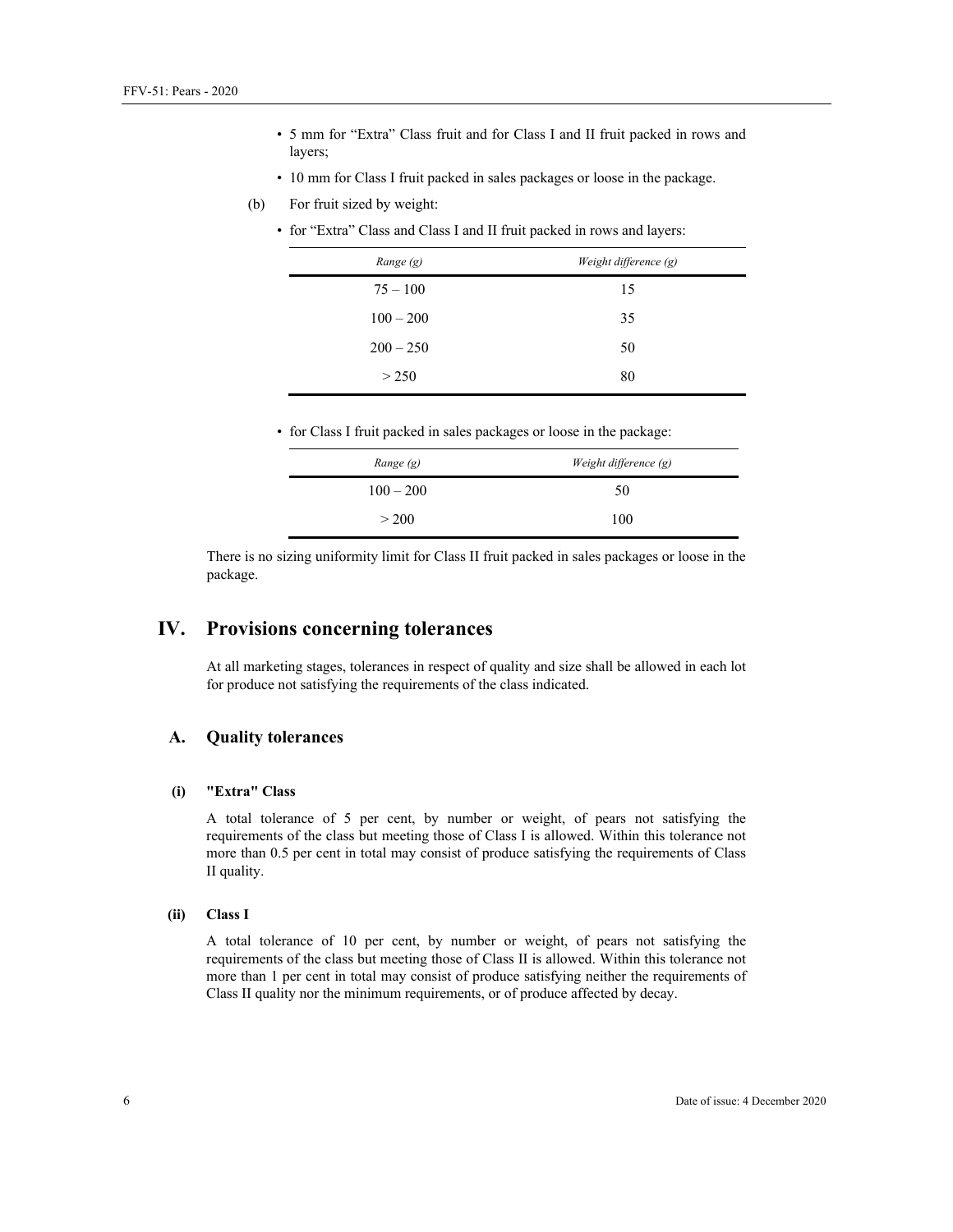#### **(iii) Class II**

A total tolerance of 10 per cent, by number or weight, of pears satisfying neither the requirements of the class nor the minimum requirements is allowed. Within this tolerance not more than 2 per cent in total may consist of produce affected by decay.

### **B. Size tolerances**

For all classes: a total tolerance of 10 per cent, by number or weight, of pears not satisfying the requirements as regards sizing is allowed. This tolerance may not be extended to include produce with a size:

- 5 mm or more below the minimum diameter
- 10 g or more below the minimum weight.

## **V. Provisions concerning presentation**

#### **A. Uniformity**

The contents of each package must be uniform and contain only pears of the same origin, variety, quality and size (if sized) and the same degree of ripeness.

In the case of the "Extra" Class, uniformity also applies to colouring.

However, a mixture of pears of distinctly different varieties may be packed together in a sales package, provided they are uniform in quality and, for each variety concerned, in origin. However, in case of those mixtures uniformity in size is not required.

The visible part of the contents of the package must be representative of the entire contents.

## **B. Packaging**

The pears must be packed in such a way as to protect the produce properly.

The materials used inside the package must be clean and of a quality such as to avoid causing any external or internal damage to the produce. The use of materials, particularly of paper or stamps bearing trade specifications, is allowed, provided the printing or labelling has been done with non-toxic ink or glue.

Stickers individually affixed to the produce shall be such that, when removed, they neither leave visible traces of glue, nor lead to skin defects. Information lasered on single fruit should not lead to flesh or skin defects.

Packages must be free of all foreign matter.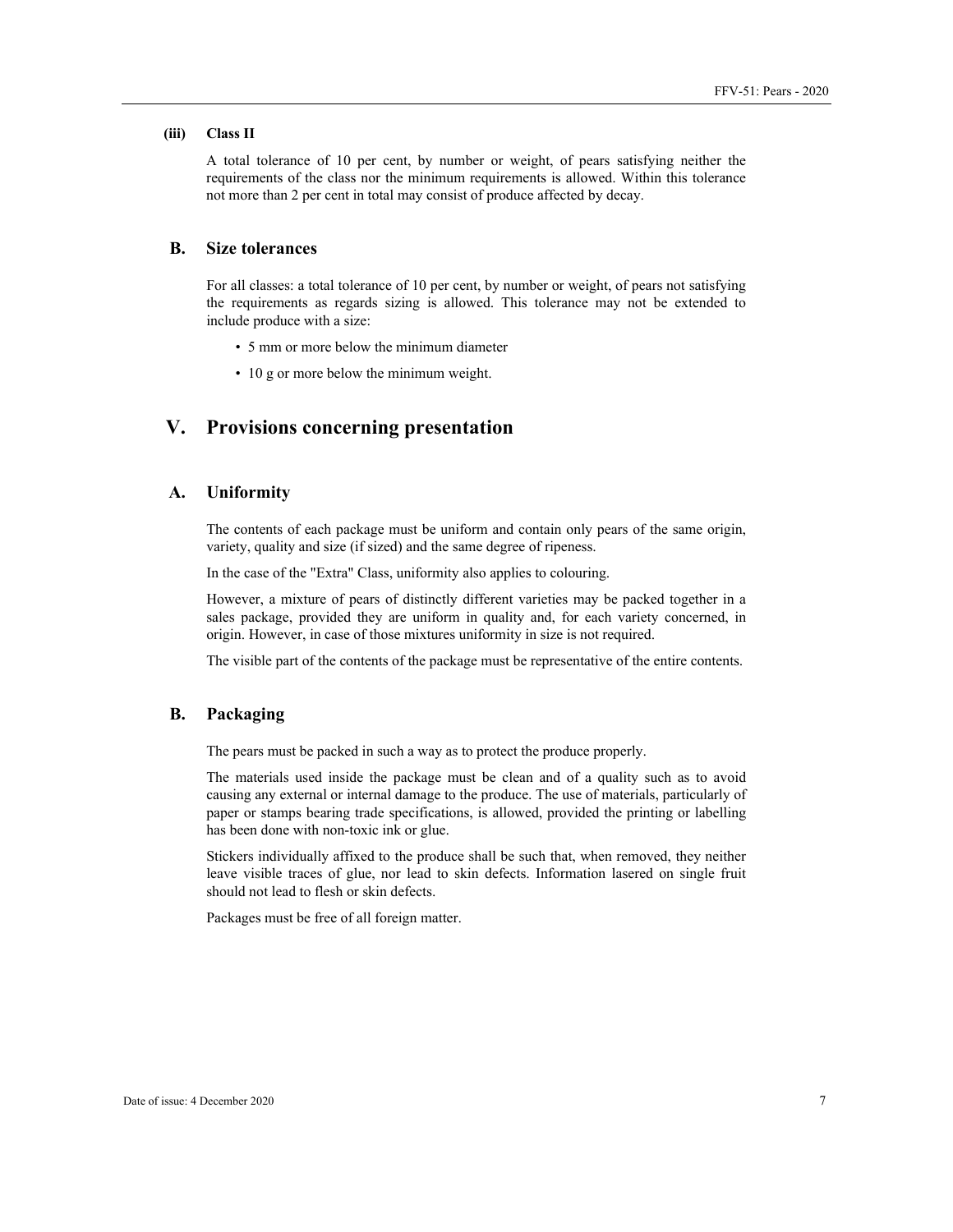## **VI. Provisions concerning marking**

Each package<sup>2</sup> must bear the following particulars, in letters grouped on the same side, legibly and indelibly marked, and visible from the outside:

#### **A. Identification**

Packer and/or dispatcher/exporter:

Name and physical address (e.g. street/city/region/postal code and, if different from the country of origin, the country) or a code mark officially recognized by the national authority<sup>3</sup> if the country applying such a system is listed in the UNECE database.

#### **B. Nature of produce**

- "Pears" if the contents are not visible from the outside
- Name of the variety. In the case of a mixture of pears of distinctly different varieties, names of the different varieties.

The name of the variety can be replaced by a synonym. A trade name4 can only be given in addition to the variety or the synonym.

## **C. Origin of produce**

• Country of origin5 and, optionally, district where grown, or national, regional or local place name

In the case of a mixture of distinctly different varieties of pears of different origins, the indication of each country of origin shall appear next to the name of the variety concerned.

#### **D. Commercial specifications**

- Class
- Size, or for produce packed in rows and layers, number of units.

If identification is by the size, this should be expressed:

 $\overline{a}$ 

<sup>&</sup>lt;sup>2</sup> These marking provisions do not apply to sales packages presented in packages. However, they do apply to sales packages (pre-packages) presented individually. 3

<sup>&</sup>lt;sup>3</sup> The national legislation of a number of countries requires the explicit declaration of the name and address. However, in the case where a code mark is used, the reference "packer and/or dispatcher (or equivalent abbreviations)" has to be indicated in close connection with the code mark, and the code mark should be preceded by the ISO 3166 (alpha) country/area code of the recognizing country, if not

the country of origin. 4 A trade name can be a trade mark for which protection has been sought or obtained or any other commercial denomination.

 <sup>5</sup> <sup>5</sup> The full or a commonly used name should be indicated.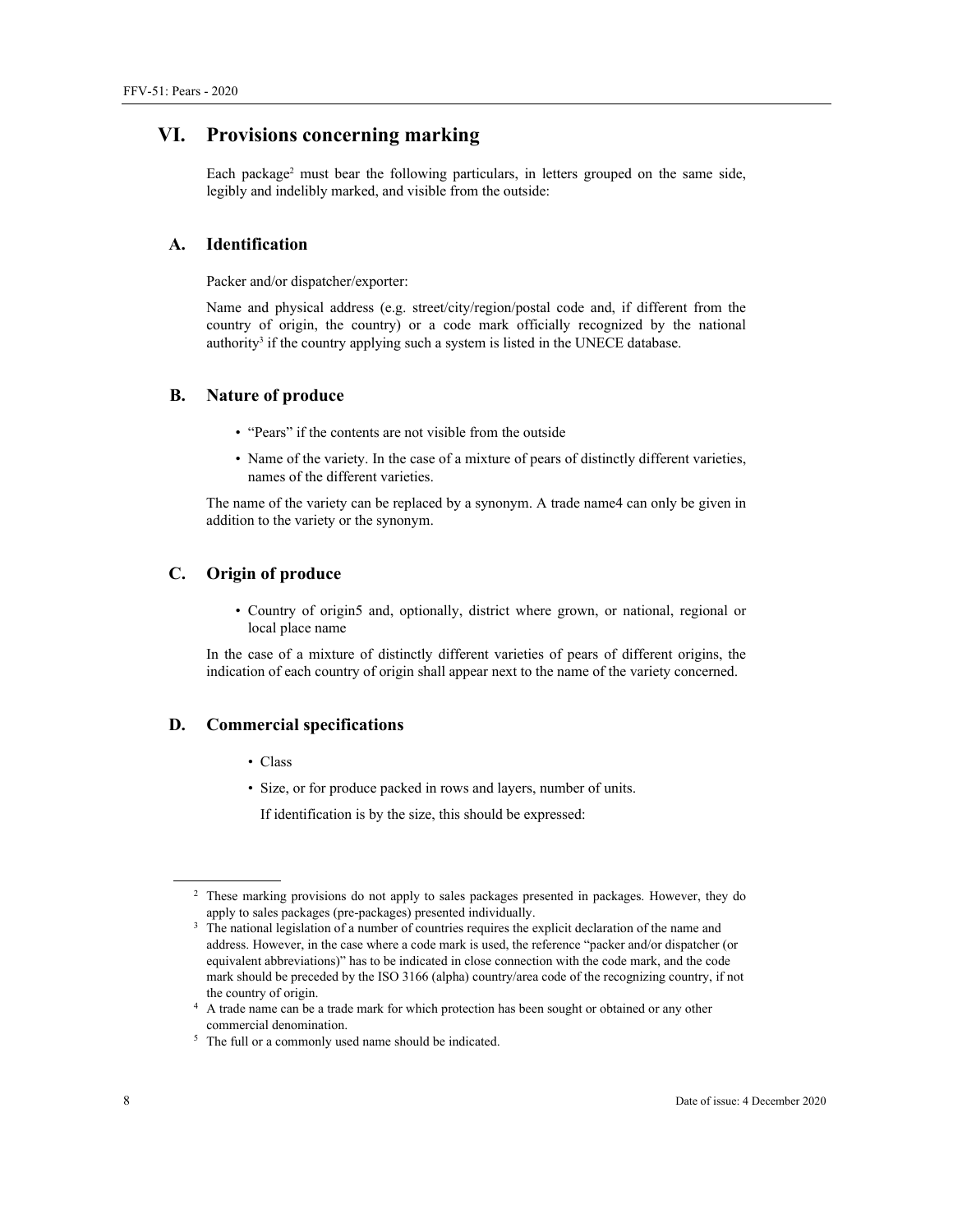- for produce subject to the uniformity rules, as minimum and maximum diameters or minimum and maximum weight
- optionally, for produce not subject to the uniformity rules, the diameter or the weight of the smallest fruit in the package followed by "and over" or equivalent denomination or, where appropriate, the diameter or weight of the largest fruit in the package.

## **E. Official control mark (optional)**

Adopted 1960

Last revised 2020

Aligned with the Standard Layout 2017

The OECD Scheme for the Application of International Standards for Fruit and Vegetables has published an explanatory illustrated brochure on the application of this standard. The publication may be obtained from the OECD bookshop at: www.oecdbookshop.org.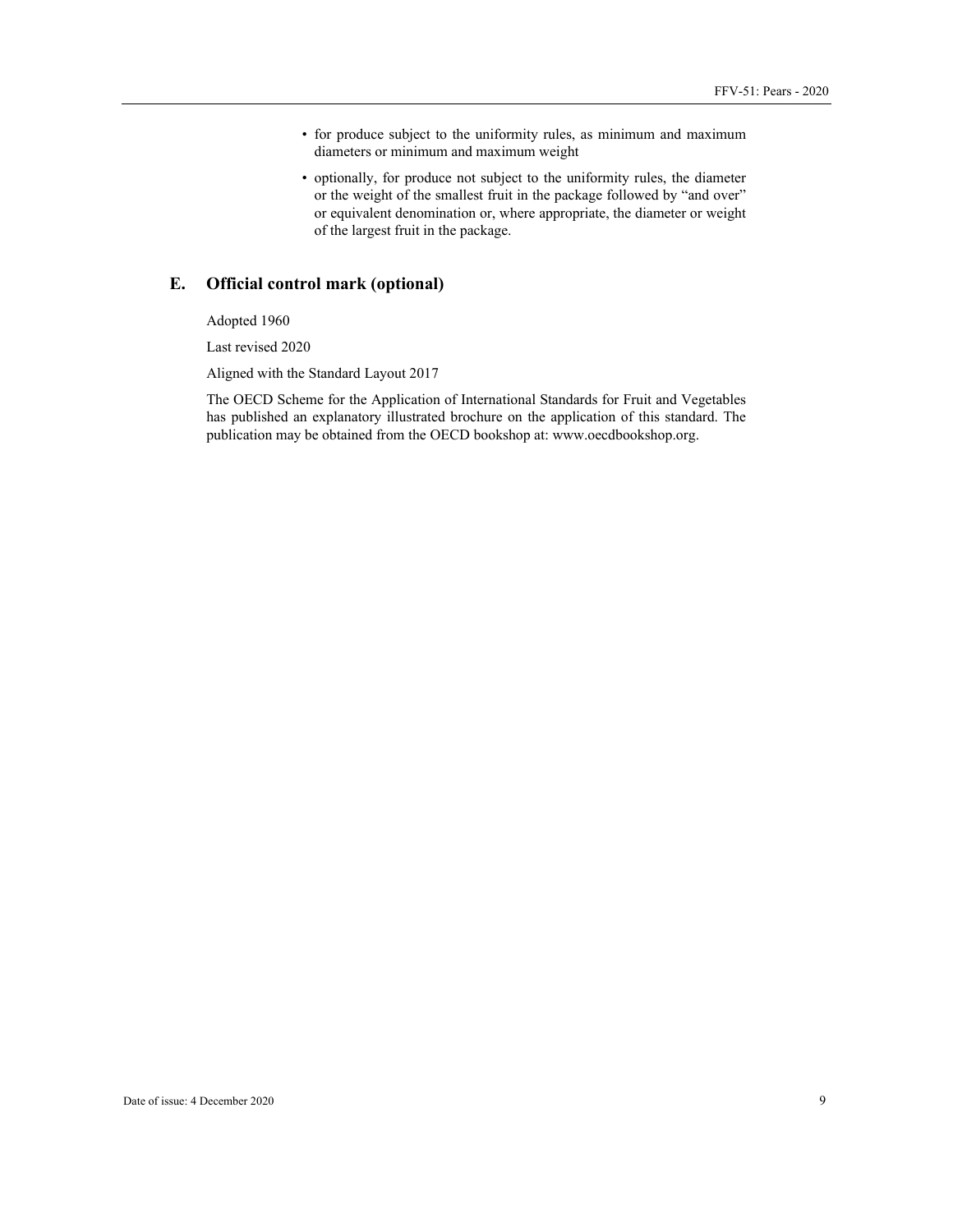## **Annex**

## **Size criteria for pears**

 $L =$  Large-fruited variety

 $SP =$  Summer pear, for which no minimum size is required.

#### **Non-exhaustive list of large-fruited and summer pear varieties**

Small-fruited and other varieties which do not appear in the list may be marketed as long as they meet the size requirements for other varieties as described in section III of the standard.

Some of the varieties listed in the following may be marketed under names for which trademark protection has been sought or obtained in one or more countries. Names believed by the United Nations to be varietal names are listed in the first column. Other names by which the United Nations believes the variety may be known are listed in the second column. Neither of these two columns is intended to include trademarks. References to known trademarks have been included in the third column for information only. The presence of any trademarks in the third column does not constitute any licence or permission to use that trademark – such licence must come directly from the trademark owner. In addition, the absence of a trademark in the third column does not constitute any indication that there is no registered/pending trademark for such a variety. For labelling requirements please refer to section VI of the standard.<sup>6</sup>

Agricultural Standards Unit

Economic Cooperation and Trade Division United Nations Economic Commission for Europe Palais des Nations, CH-1211 Geneva 10, Switzerland Email: agristandards@unece.org

 $\overline{a}$ 

<sup>6</sup> Some of the varietal names listed in the first column may indicate varieties for which patent protection has been obtained in one or more countries. Such proprietary varieties may only be produced or traded by those authorized by the patent holder to do so under an appropriate licence. The United Nations takes no position as to the validity of any such patent or the rights of any such patent holder or its licensee regarding the production or trading of any such variety.

The United Nations endeavoured to ensure that no trademark names are listed in columns 1 and 2 of the table. However, it is the responsibility of any trademark owner to notify the United Nations promptly if a trademark name has been included in the table and to provide the United Nations (see address below) with an appropriate varietal, or generic name for the variety, as well as adequate evidence ownership of any applicable patent or trademark regarding such variety so that the list can be amended. Provided that no further information is needed from the trademark holder, the Working Party on Agricultural Quality Standards will change the list accordingly at the session following receipt of the information. The United Nations takes no position as to the validity of any such trademarks or the rights of any such trademark owners or their licensees.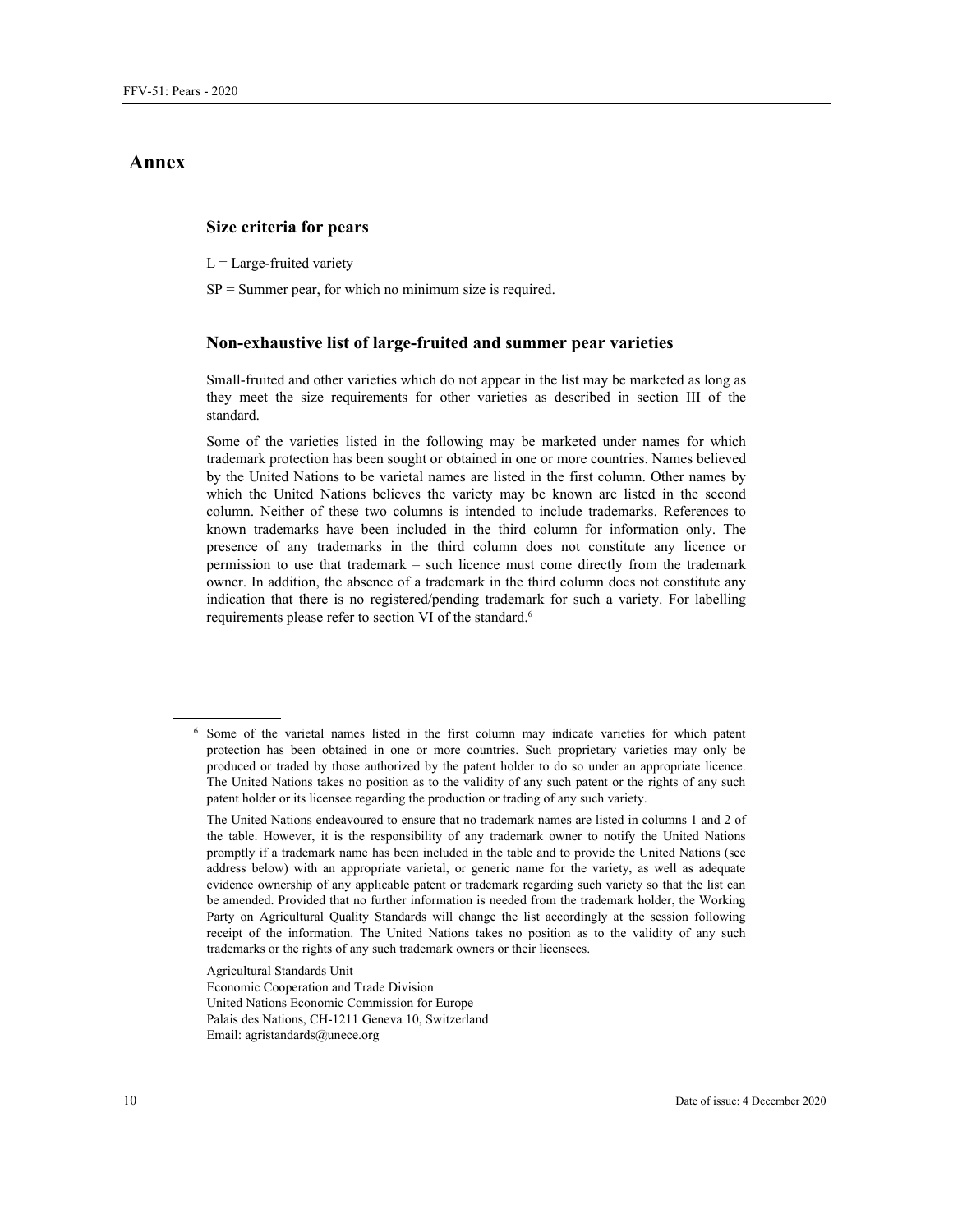| Variety                  | Synonyms                                                            | Trademarks / Trade names                       | Size       |
|--------------------------|---------------------------------------------------------------------|------------------------------------------------|------------|
| Variété                  | Synonymes                                                           | Marque commerciale/nom<br>de marque            | Calibre    |
| Разновидность            | Синонимы                                                            | Торговые знаки/Торговое<br>наименование        | Размер     |
| Abbé Fétel               | Abate Fetel                                                         |                                                | L          |
| Abugo o Siete en Boca    |                                                                     |                                                | SP         |
| Akça                     |                                                                     |                                                | <b>SP</b>  |
| Alka                     |                                                                     |                                                | L          |
| Alsa                     |                                                                     |                                                | L          |
| Alexandrine Douillard    |                                                                     |                                                | L          |
| Amfora                   |                                                                     |                                                | L          |
| Angelys                  |                                                                     | Angys ®                                        | L          |
| Bambinella               |                                                                     |                                                | SP         |
| Bay 6474                 |                                                                     | Alessia ®                                      | L          |
| Bergamotten              |                                                                     |                                                | <b>SP</b>  |
| Beurré Alexandre Lucas   | Lucas                                                               |                                                | L          |
| Beurré Bosc              | Bosc, Beurré d'Apremont,<br>Empereur Alexandre,<br>Kaiser Alexander |                                                | L          |
| Beurré Clairgeau         |                                                                     |                                                | L          |
| Beurré d'Arenberg        | Hardenpont                                                          |                                                | L          |
| Beurré Giffard           |                                                                     |                                                | SP         |
| Beurré précoce Morettini | Morettini                                                           |                                                | SP         |
| Blanca de Aranjuez       | Agua de Aranjuez,<br>Espadona, Blanquilla                           |                                                | SP         |
| <b>Bon Rouge</b>         |                                                                     | Victoria Blush                                 | L          |
| Cape Rose                |                                                                     | Cheeky <sup>®</sup>                            | L          |
| Carusella                |                                                                     |                                                | SP         |
| Castell                  | Castell de Verano                                                   |                                                | $\rm SP$   |
| Celina                   |                                                                     | QTee $\circledR$                               | L          |
| Cepuna                   |                                                                     | Migo ®                                         | L          |
| CH 201                   |                                                                     | $\operatorname{Fred}\nolimits\mathop{\otimes}$ | L          |
| Colorée de Juillet       | Bunte Juli                                                          |                                                | ${\rm SP}$ |
| Comice rouge             |                                                                     |                                                | L          |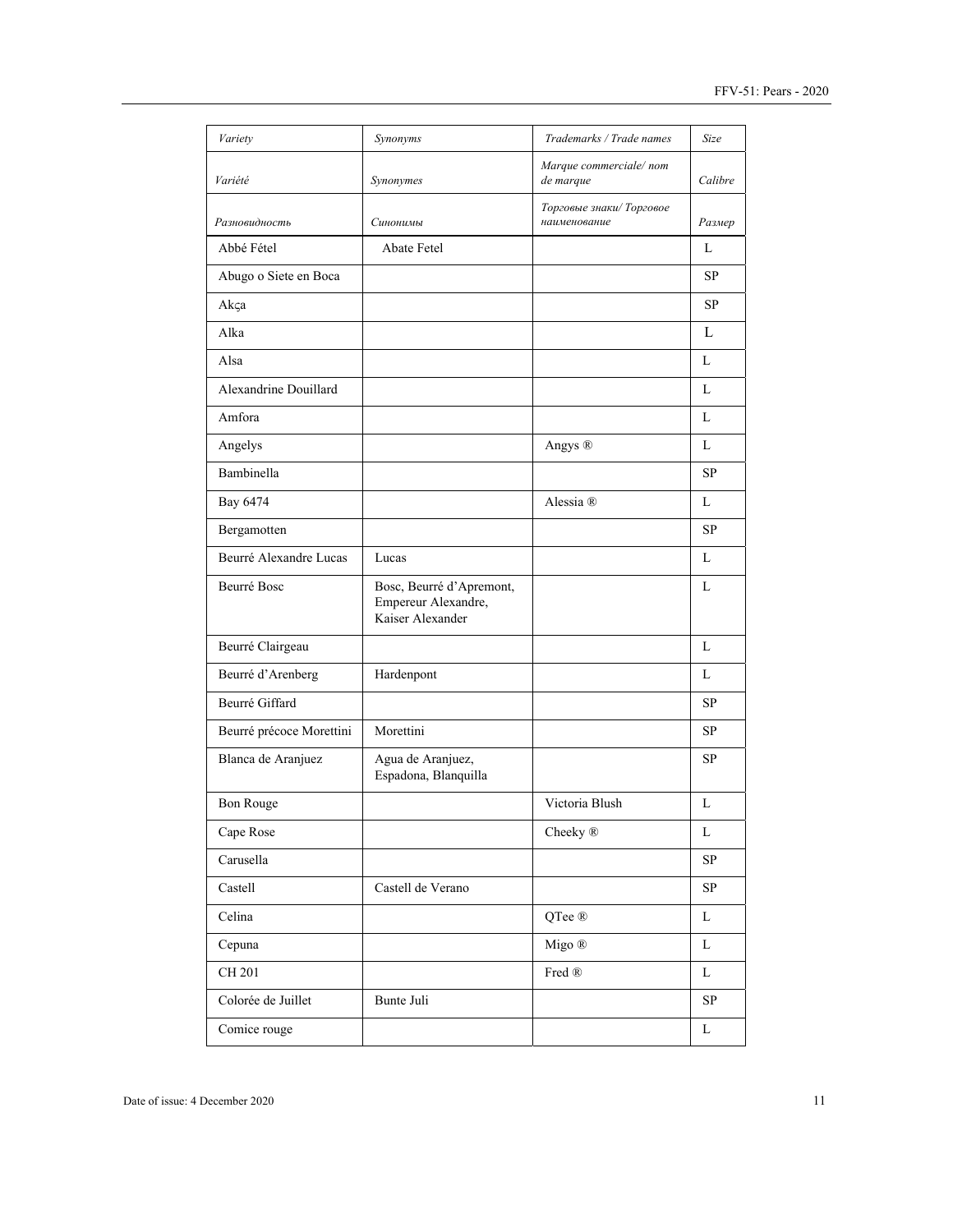| Variety             | Synonyms                                                                                                                   | Trademarks / Trade names                 | Size        |
|---------------------|----------------------------------------------------------------------------------------------------------------------------|------------------------------------------|-------------|
| Variété             | Synonymes                                                                                                                  | Marque commerciale/nom<br>de marque      | Calibre     |
| Разновидность       | Синонимы                                                                                                                   | Торговые знаки/ Торговое<br>наименование | Размер      |
| Concorde            |                                                                                                                            |                                          | L           |
| Condoula            |                                                                                                                            |                                          | SP          |
| Coscia              | Ercolini                                                                                                                   |                                          | <b>SP</b>   |
| Curé                | Curato, Pastoren, Del cura<br>de Ouro, Espadon de<br>invierno, Bella de Berry,<br>Lombardia de Rioja, Batall<br>de Campana |                                          | L           |
| D'Anjou             |                                                                                                                            |                                          | L           |
| Deveci              |                                                                                                                            |                                          | L           |
| Dita                |                                                                                                                            |                                          | L           |
| D. Joaquina         | Doyenné de Juillet                                                                                                         |                                          | SP          |
| Doyenné d'hiver     | Winterdechant                                                                                                              |                                          | L           |
| Doyenné du Comice   | Comice, Vereinsdechant                                                                                                     |                                          | L           |
| Dpp1                |                                                                                                                            | Flare ™, Cape Fire ®                     | L           |
| Erika               |                                                                                                                            |                                          | L           |
| Etrusca             |                                                                                                                            |                                          | SP          |
| Falstaff            |                                                                                                                            |                                          | L           |
| Flamingo            |                                                                                                                            |                                          | L           |
| Forelle             |                                                                                                                            | Vermont Beauty                           | L           |
| Général Leclerc     |                                                                                                                            | Amber Grace ™                            | L           |
| Gentile             |                                                                                                                            |                                          | SP          |
| Golden Russet Bosc  |                                                                                                                            |                                          | $\mathbf L$ |
| Gräfin Gepa         |                                                                                                                            | Saxonia ®,<br>Early Desire ®             | L           |
| Grand Champion      |                                                                                                                            |                                          | L           |
| H <sub>2</sub> -169 |                                                                                                                            | Ambrosia ®                               | L           |
| Harovin Sundown     |                                                                                                                            | Cold Snap ®                              | L           |
| Harrow Delight      |                                                                                                                            |                                          | $\mathbf L$ |
| Jeanne d'Arc        |                                                                                                                            |                                          | L           |
| Joséphine           |                                                                                                                            |                                          | L           |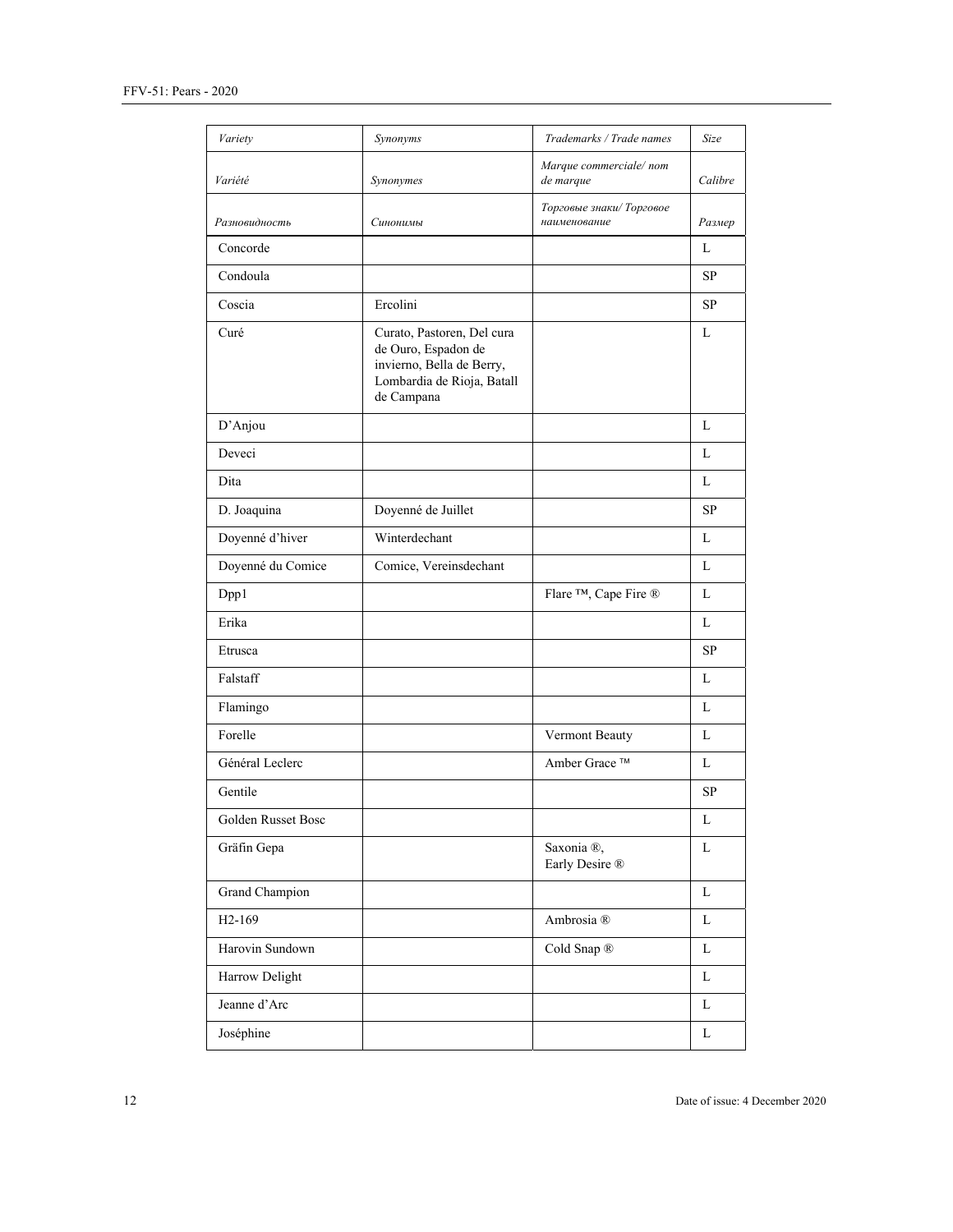| Variety                   | Synonyms                                                                  | Trademarks / Trade names                 | Size      |
|---------------------------|---------------------------------------------------------------------------|------------------------------------------|-----------|
| Variété                   | Synonymes                                                                 | Marque commerciale/nom<br>de marque      | Calibre   |
| Разновидность             | Синонимы                                                                  | Торговые знаки/ Торговое<br>наименование | Размер    |
| Kieffer                   |                                                                           |                                          | L         |
| Klapa Mīlule              |                                                                           |                                          | L         |
| Leonardeta                | Mosqueruela, Margallon,<br>Colorada de Alcanadre,<br>Leonarda de Magallon |                                          | <b>SP</b> |
| Lombacad                  |                                                                           | Cascade ®                                | L         |
| Moscatella                |                                                                           |                                          | <b>SP</b> |
| Mramornaja                |                                                                           |                                          | L         |
| Mustafabey                |                                                                           |                                          | <b>SP</b> |
| Nojabrskaja               | Novemberbirne                                                             | Xenia ®, Novembra®                       | L         |
| Packham's Triumph         | Williams d'Automne                                                        |                                          | L         |
| Passe Crassane            | Passa Crassana                                                            |                                          | L         |
| <b>PE2UNIBO</b>           |                                                                           | Early Giulia ®                           | L         |
| PE3UNIBO                  |                                                                           | Debby Green ®                            | L         |
| Perita de San Juan        |                                                                           |                                          | SP        |
| Pérola                    |                                                                           |                                          | SP        |
| Pitmaston                 | <b>Williams Duchesse</b>                                                  |                                          | L         |
| Précoce de Trévoux        | Trévoux                                                                   |                                          | SP        |
| Président Drouard         |                                                                           |                                          | L         |
| Rode Doyenne van<br>Doorn |                                                                           | Sweet Sensation ®,<br>Sweet Dored ®      | L         |
| Rosemarie                 |                                                                           | Sempre                                   | L         |
| Santa Maria               | Santa Maria Morettini                                                     |                                          | L         |
| Spadoncina                | Agua de Verano, Agua de<br>Agosto                                         |                                          | SP        |
| Suvenirs                  |                                                                           |                                          | L         |
| Taylors Gold              |                                                                           |                                          | L         |
| Thimo                     |                                                                           | Saxonia ®,<br>Queens Forelle ™           | L         |
| Triomphe de Vienne        |                                                                           |                                          | L         |
| Uta                       |                                                                           | Dazzling Gold ®                          | L         |